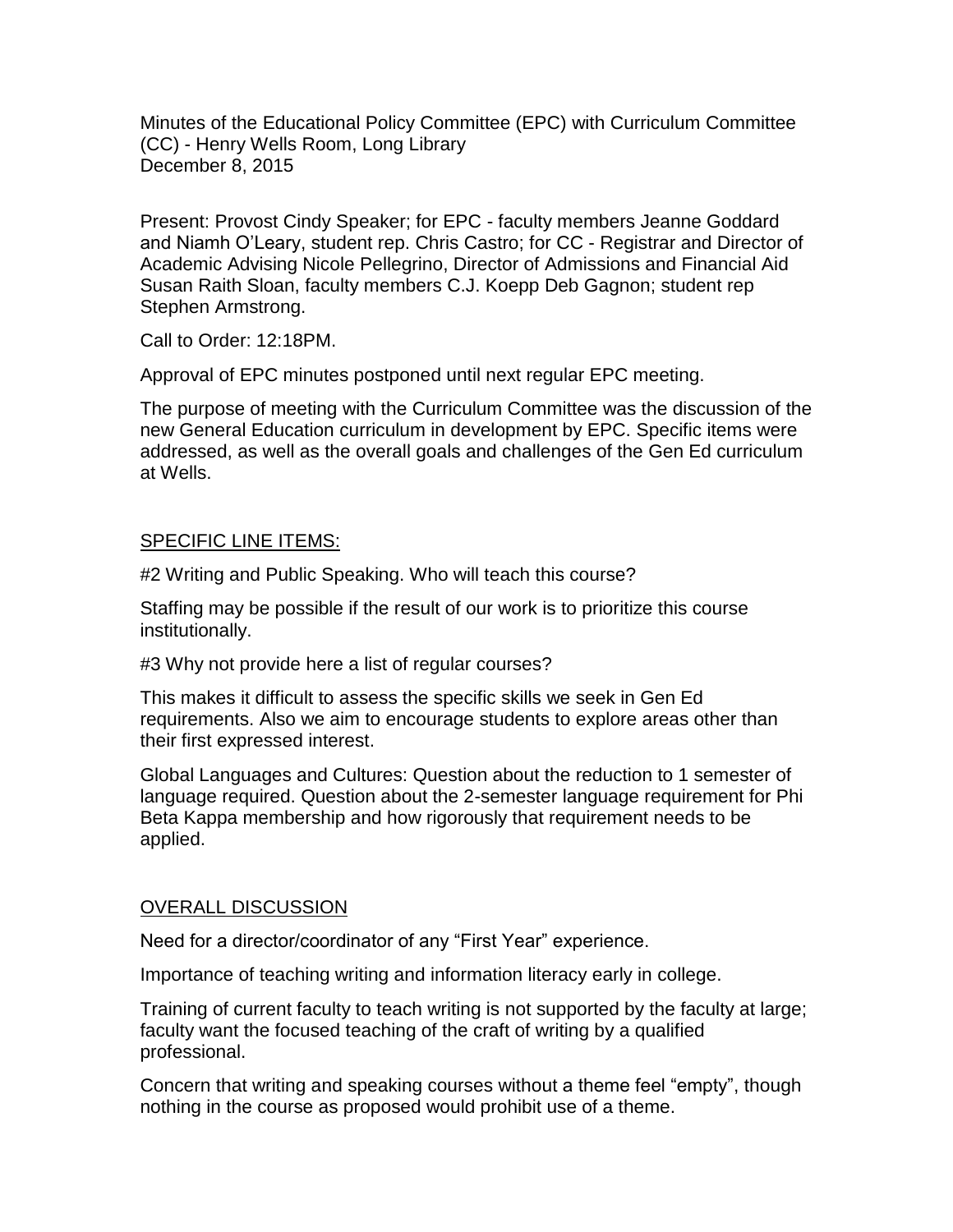Advantage/disadvantage of a shared first year syllabus as with our older model of the first year experience.

Should all Gen Ed requirements be offered without pre-requisites? How does this impact the idea of Gen Ed as a developmental progression over the four years?

Advantage/disadvantage of having upper class and first year students in the same courses; importance of first year sense of cohort vs. potential for upper class students to model classroom participation.

Ongoing concern that we are overloading first-year students with required courses, which is unappealing from student perspective. Can 101 and 1xx (as proposed) be conflated? Maybe not all first year students need to take all three courses - perhaps students could be assessed and exempted from further writing courses. Discussion of number of credit hours, and ways to distribute first year requirements across the first two semesters.

Concern that entire Gen Ed program, as proposed, is too large - 40-50 hours leaves less room for a minor or for electives. Yet there will be overlaps between Gen Ed and the student's major requirements. It is important to clarify the relevance of Gen Ed requirements.

Admissions perspective: students rarely like to be "told" what to take, but parents react favorably to structure. We talk about a "writing intensive experience" at Wells. Some titles could be clearer: what does "The Human Experience" actually mean? Some schools are currently marketing Gen Ed programs, with appealing titles and time spent during campus visits, explaining Gen Ed program and the reasons behind it.

Broad use of the Community Read was seen as positive.

This writer left before the meeting adjourned – remaining minutes below are by O' Leary.

Some discussion of #14 ("Making the Most of your Wells Education"). Should this be part of the gen ed curriculum? Should we add in some Computer Science courses? Is WLLS 121 (Research Tools and Skills) content covered in proposed WLLS101? Perhaps students should take one course in this category, not two. The Registrar does not favor courses that must be taken at certain times – how does this square with the value of taking some of proposed courses early in the Wells career?

Respectfully submitted,